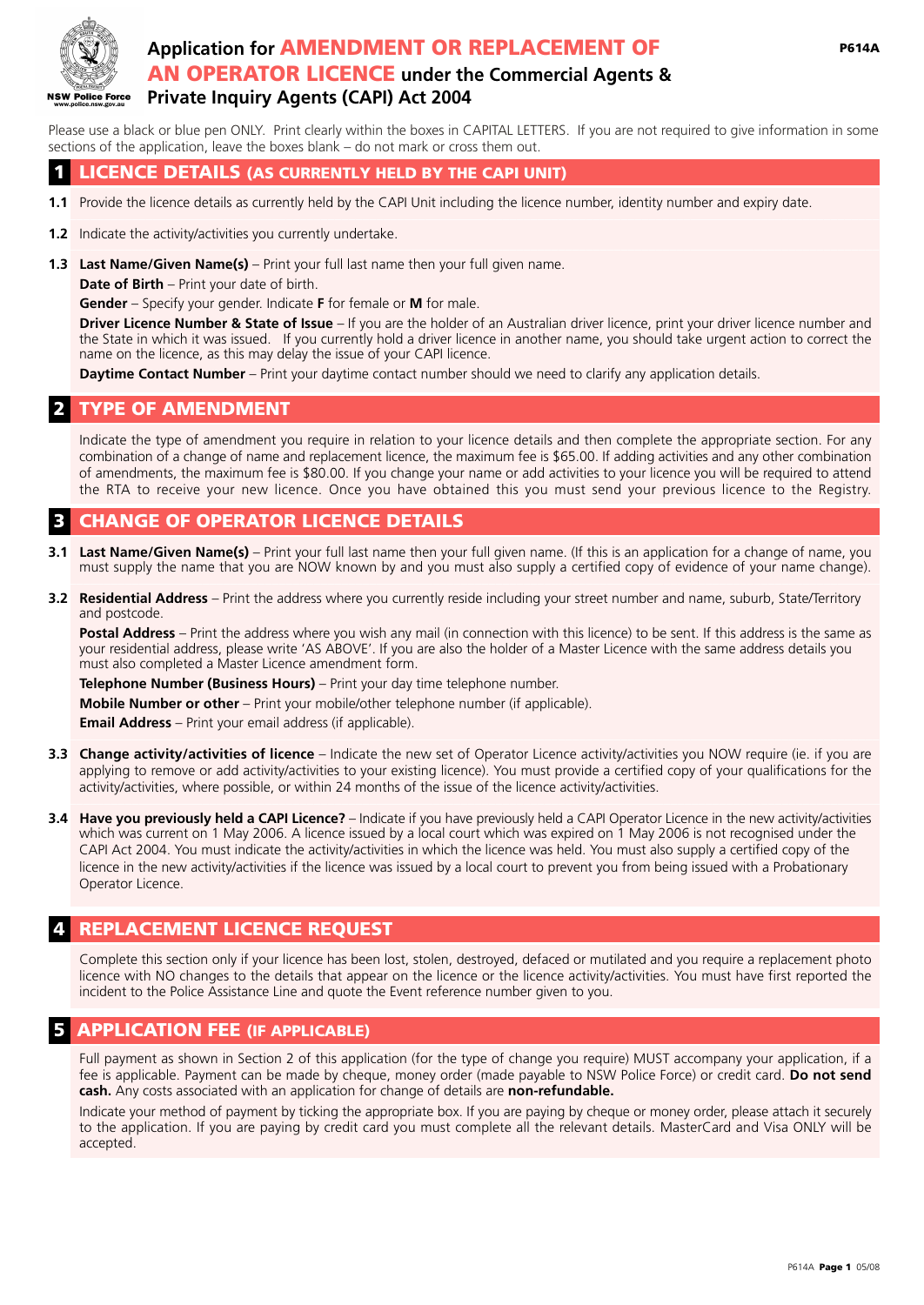## **RELEVANT DOCUMENTATION**

**FOLLOW THE CHECKLIST TO ENSURE YOU INCLUDE ALL REQUIREMENTS THAT ARE APPLICABLE TO YOUR APPLICATION AS YOUR APPLICATION WILL BE RETURNED IF YOU HAVE OMITTED ANY DOCUMENTATION.**

- Certified copy of evidence to support change of name (if applicable)
- Certified copy of relevant qualifications (to be supplied within 24 months of the issue of the licence activity/activities, if not lodged with this application)
- Certified copy of previous CAPI Licence issued by a local court (if applicable)
- Full payment (if applicable)

#### 7 DECLARATION - LICENSEE

Do not complete this section until you have a Justice of the Peace (JP) present. Declaration must be signed and dated by the licensee in the presence of a JP .

### 8 JUSTICE OF THE PEACE

The Justice of the Peace (JP) must witness your signature on the declaration and must sign and date the application and provide their full name and JP Number.

**If you are adding additional licensable activities to your Operator Licence, the licence in the additional activities will have the same expiry date as the original licence. The exception is where a probationary licence is issued for the additional activities which will be issued for a 12 month term.**

**All applicants note: Holders of CAPI Licences are required to notify the CAPI Unit of any changes in the licensee's usual residential or business address within 14 days.**

**Completed Application Form to be forwarded to the CAPI Unit, Locked Bag 5099, Parramatta NSW 2124**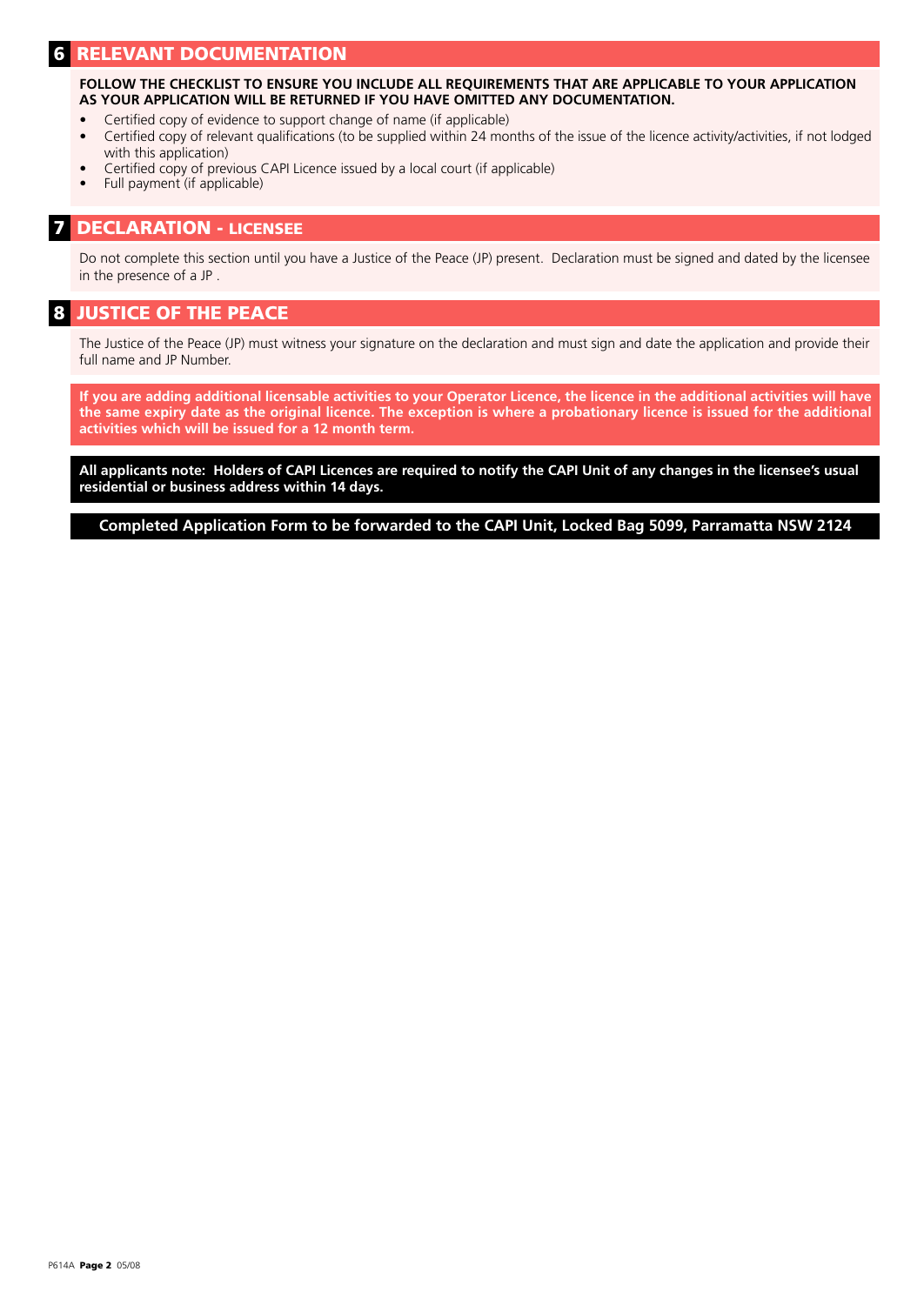|                  | <b>Application for AMENDMENT OR REPLACEMENT OF</b><br><b>P614A</b><br><b>OFFICE USE ONLY</b><br><b>AN OPERATOR LICENCE</b> under the Commercial Agents<br>Applic. No.<br>& Private Inquiry Agents (CAPI) Act 2004<br><b>NSW Police Force</b><br>www.police.nsw.gov.au<br>Receipt No.<br>Please use a BLACK or BLUE PEN. Print clearly within the boxes in CAPITAL LETTERS.<br>PAYMENT OF FEES MUST ACCOMPANY THIS APPLICATION (WHERE APPLICABLE). Payment MUST be made by cheque or money order, payable<br>to NSW Police, or by credit card (Bankcard, Visa, Mastercard only). DO NOT SEND CASH. Refer to 'Schedule of Fees' for current charges. The<br>completed application form and fee should be forwarded to the CAPI Unit, Locked Bag 5099, Parramatta NSW 2124. |
|------------------|--------------------------------------------------------------------------------------------------------------------------------------------------------------------------------------------------------------------------------------------------------------------------------------------------------------------------------------------------------------------------------------------------------------------------------------------------------------------------------------------------------------------------------------------------------------------------------------------------------------------------------------------------------------------------------------------------------------------------------------------------------------------------|
|                  | LICENCE DETAILS (AS CURRENTLY HELD BY THE CAPI UNIT)                                                                                                                                                                                                                                                                                                                                                                                                                                                                                                                                                                                                                                                                                                                     |
| 1.1              | LICENCE NO.<br><b>IDENTITY NO.</b><br>EXPIRY DATE (dd/mm/yyyy)                                                                                                                                                                                                                                                                                                                                                                                                                                                                                                                                                                                                                                                                                                           |
| 1.2 <sub>1</sub> | Indicate the licence activity/activities you currently undertake.<br>Surveillance of Persons<br>Investigation of Persons<br>Process serving<br>Debt Collection<br>Repossession of Goods                                                                                                                                                                                                                                                                                                                                                                                                                                                                                                                                                                                  |
| 1.3 <sub>1</sub> | <b>LAST NAME</b><br>GIVEN NAME(S)<br>GENDER (F or M) DRIVER LICENCE NO.<br><b>STATE OF ISSUE</b><br>DATE OF BIRTH (dd/mm/yyyy)<br>DAY TIME CONTACT NO. FOR THIS APPLICATION                                                                                                                                                                                                                                                                                                                                                                                                                                                                                                                                                                                              |
|                  | <b>TYPE OF AMENDMENT (PLEASE TICK)</b>                                                                                                                                                                                                                                                                                                                                                                                                                                                                                                                                                                                                                                                                                                                                   |
|                  | \$65.00*<br>Go to 3.1<br><b>NO FEE</b><br>Go to 3.2<br>\$80.00<br>Go to 3.3<br>\$65.00*<br>Go to 4<br>* For any combination of these amendments the fee is \$65.00.<br>If adding or deleting activity/activities and making other amendments, the maximum fee is \$80.00                                                                                                                                                                                                                                                                                                                                                                                                                                                                                                 |
|                  | <b>CHANGE OF OPERATOR LICENCE DETAILS</b>                                                                                                                                                                                                                                                                                                                                                                                                                                                                                                                                                                                                                                                                                                                                |
| 3.1              | Change of name for Operator Licence - NOTE: A certified copy of your Marriage Certificate/Change of Name Cerificate/Revised Birth Certificate/Deed<br>Poll MUST be provided to support your name change.<br><b>LAST NAME</b><br>Go to 5<br><b>GIVEN NAME/S</b>                                                                                                                                                                                                                                                                                                                                                                                                                                                                                                           |
|                  | 3.2 Change of address for Operator Licence<br>RESIDENTIAL ADDRESS (BUILDING NAME IF APPLICABLE, NUMBER AND STREET ONLY – PO BOX NOT ACCEPTABLE)<br>SUBURB/TOWN<br><b>STATE</b><br>POSTCODE<br>POSTAL ADDRESS (IF SAME AS RESIDENTIAL ADDRESS, WRITE 'AS ABOVE')<br>SUBURB/TOWN<br><b>POSTCODE</b><br><b>STATE</b><br>TELEPHONE NO. (BUSINESS HOURS)<br>MOBILE NO. OR OTHER<br><b>EMAIL ADDRESS</b><br>Go to 6                                                                                                                                                                                                                                                                                                                                                            |
| 3.3              | Indicate the new set of licence activity/activities you NOW require.                                                                                                                                                                                                                                                                                                                                                                                                                                                                                                                                                                                                                                                                                                     |
|                  | Debt Collection<br>Repossession of Goods<br>Surveillance of Persons<br>Investigation of Persons<br>Process serving<br>Go to 3.4                                                                                                                                                                                                                                                                                                                                                                                                                                                                                                                                                                                                                                          |
|                  | 3.4 Have you previously held a CAPI Licence in the new activity/activities?<br>Go to 5 YES<br>(Indicate the activity/activities in which the licence was held.<br>ΝO<br>You must supply a certified copy of the licence if it was issued by a local court and current on 1 May 2006).                                                                                                                                                                                                                                                                                                                                                                                                                                                                                    |
|                  | Debt Collection<br>Repossession of Goods<br>Surveillance of Persons<br>Investigation of Persons<br>Process serving<br>Go to 5                                                                                                                                                                                                                                                                                                                                                                                                                                                                                                                                                                                                                                            |
|                  | <b>REPLACEMENT LICENCE REQUEST</b><br>EVENT REFERENCE NUMBER<br>E<br>I require a replacement photo licence with NO changes                                                                                                                                                                                                                                                                                                                                                                                                                                                                                                                                                                                                                                               |
|                  | <b>APPLICATION FEE (IF APPLICABLE)</b>                                                                                                                                                                                                                                                                                                                                                                                                                                                                                                                                                                                                                                                                                                                                   |
|                  | <b>CHEQUE</b><br><b>MONEY ORDER</b><br><b>CREDIT CARD (Complete details below)</b><br>Payment by:                                                                                                                                                                                                                                                                                                                                                                                                                                                                                                                                                                                                                                                                        |
|                  | <b>Mastercard</b><br>CREDIT CARD NUMBER<br>EXPIRY DATE (mm/yy)<br>AMOUNT \$<br>Visa<br>CARDHOLDER'S NAME (BLOCK LETTERS)<br><b>CARDHOLDER'S SIGNATURE</b>                                                                                                                                                                                                                                                                                                                                                                                                                                                                                                                                                                                                                |